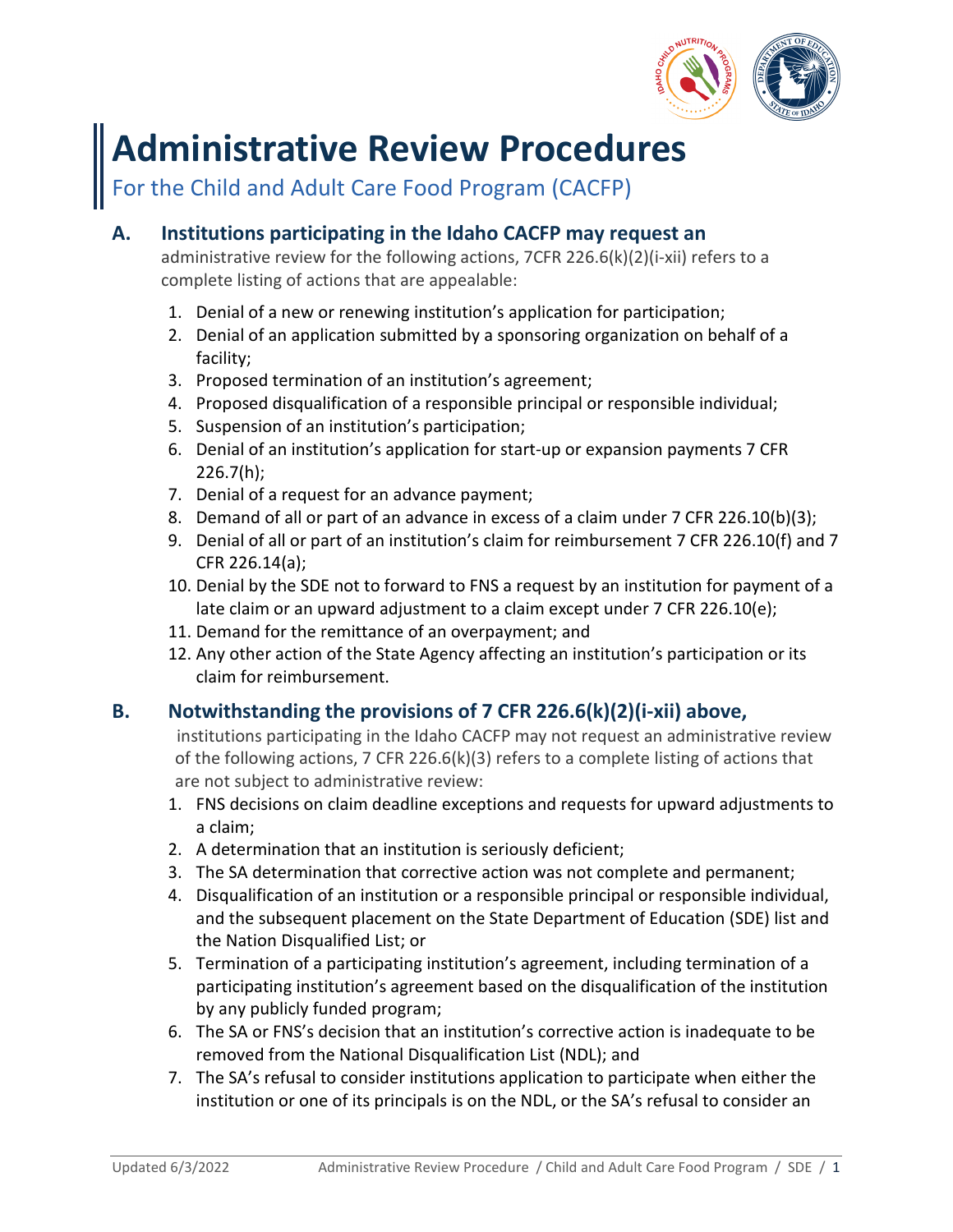application submitted by a sponsoring organization on behalf of a sponsored facility that is on the NDL.

#### **C. Except where the abbreviated administrative review procedures apply** as set forth below, administrative reviews will be conducted as follows:

- 1. The SDE must give notice of action being taken or proposed, the basis for the action, and the procedures under which the institution and the responsible principals or responsible individuals may request an administrative review of the action. Notice shall be given to the institution's executive director and chairperson of the board of directors and the responsible principals and responsible individuals by certified mail, return receipt requested and shall include a statement that the institution has the right to an administrative review. As used herein, "Appellant" means a participating institution or agency, or its responsible principals or responsible individuals, as appropriate under the circumstances;
- 2. The written request for an administrative review shall be filed by the appellant not later than 15 calendar days from the date the appellant received the notice of action, and the State shall acknowledge the receipt of the request for appeal within 10 calendar days. The written request must include the specific notice of action from the SDE the appellant is refuting;
- 3. The appellant may refute the findings contained in the notice of action in person or by submitting written documentation to the administrative review official. In order to be considered, written documentation must be filed with the review official not later than 30 calendar days after the appellant received the notice of action. The appellant may retain legal counsel, or may be represented by another person. A hearing will be held by the review official in addition to, or in lieu of, a review of written information submitted by the appellant only if the appellant so specifies in the letter of request for review. Failure of the appellant institution's representative to appear at a scheduled hearing shall constitute the appellant institution's waive the right to a personal appearance before the review official, unless the review official agrees to reschedule the hearing. A representative of the State Agency shall be allowed to attend the hearing to respond to the appellant's testimony and to answer questions posed by the review official;
- 4. If the appellant has requested a hearing, the appellant and the State Agency shall be provided with at least 10 calendar days advance written notice, sent by certified mail, return receipt requested, of the time and place of the hearing;
- 5. Any information on which the State Agency's action was based will be available to the appellant for inspection from the date of receipt of the request for review;
- 6. The review official shall be an independent and impartial official other than, and not accountable to, any person authorized to make decisions that are subject to appeal under the provisions of the section;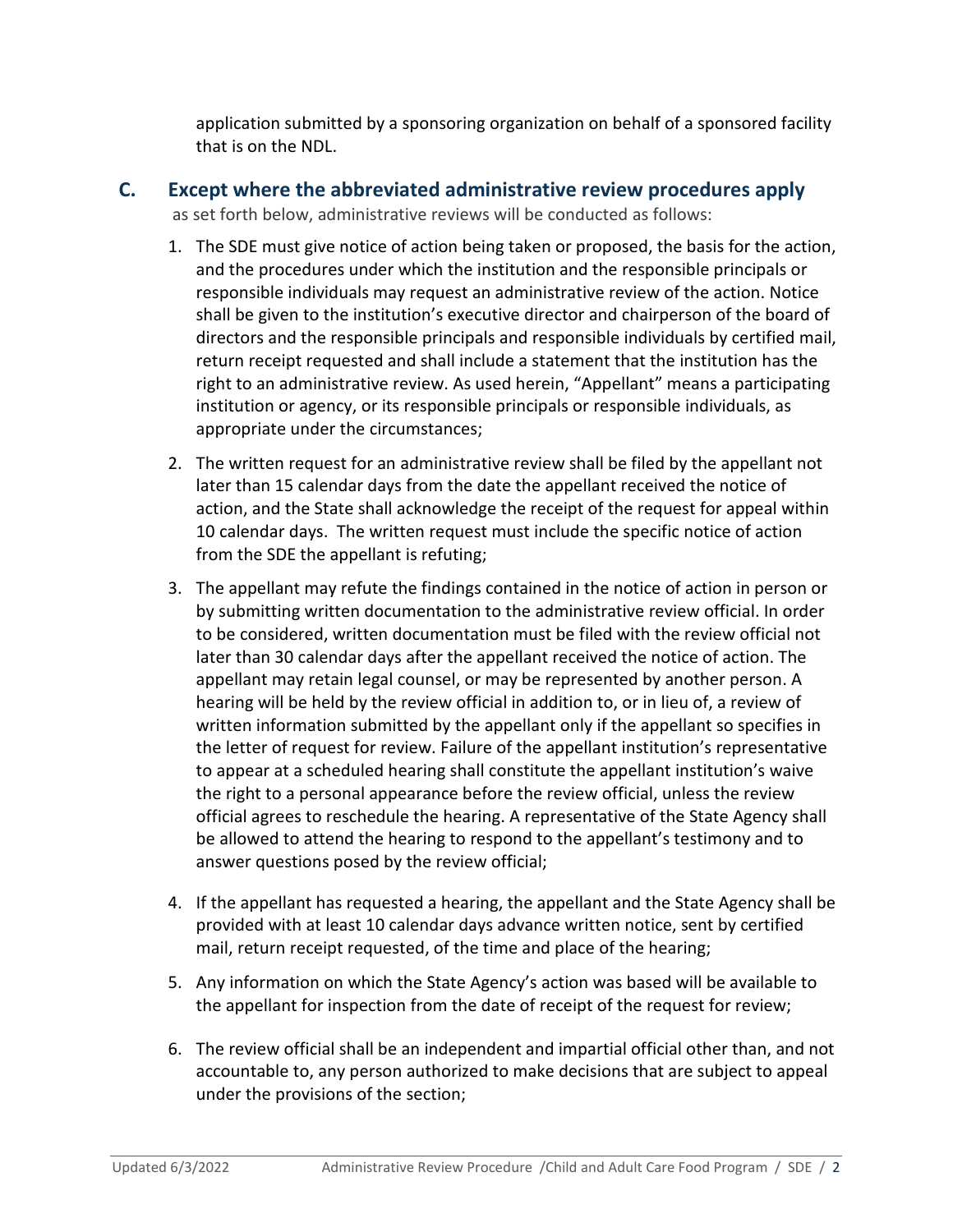### **Administrative Review Procedures Continued:**

- 7. The review official shall make a determination based on information provided by the State Agency and the appellant, and on Program regulations;
- 8. Within 60 calendar days of the State Agency's receipt of the request for review, the review official shall inform the State Agency and the appellant of the determination of the review;
- 9. The State Agency's action shall remain in effect during the appeal process. However, participating institutions and facilities may continue to operate under the Program during an appeal of termination, unless the action is based on imminent dangers to the health or welfare of children. If the institution or facility has been terminated for this reason, the State Agency shall so specify in its notice of action;
- 10. The determination by the State review official is the final administrative determination to be afforded to the appellant;
- 11. In cases where an appeal results in the dismissal of a claim against an institution which was asserted by the State Agency based upon Federal audit findings, FNS may assert a claim against the State Agency in accordance with the procedures outline in Part 266.14(c);
- 12. Abbreviated Appeals Procedure: 7 CFR 226.6(9) The State Agency must limit the appeals to a review of written submissions concerning the accuracy of the State Agency's determination if the application was denied or the State Agency proposes to terminate the institution's agreement because:
	- i. The Information submitted on the application was false (see 7 CFR 226 paragraphs  $(c)(1)(ii)(A), (c)(2)(ii)(A), (c)(3)(ii)(A)$  of this sections);
	- ii. The institution, one of its sponsored facilities, or one of the principals of the institution or its facilities is on the National Disqualified list (see paragraph (b)(12) of this section);
	- iii. The institution, one of its sponsored facilities, or one of the principals of the institution or its facilities is ineligible to participate in any other publicly funded program by reason of violation of the requirements of the program (see paragraph (b)(13) and (c)(3)(ii)(T) of this section);
	- iv. The institution, one of its sponsored facilities, or one of the principals of the institution or its facilities has been convicted for any activity that indicates a lack of business integrity (see paragraphs (b)(14) and (c)(3)(ii)T) of this section).

*1 "Notice of action" is the letter received by the sponsor from the State agency notifying them of the appealable action. Examples of "notice of action" include fiscal action, denial, and termination letters. For questions, please contact the review official or the State agency.*